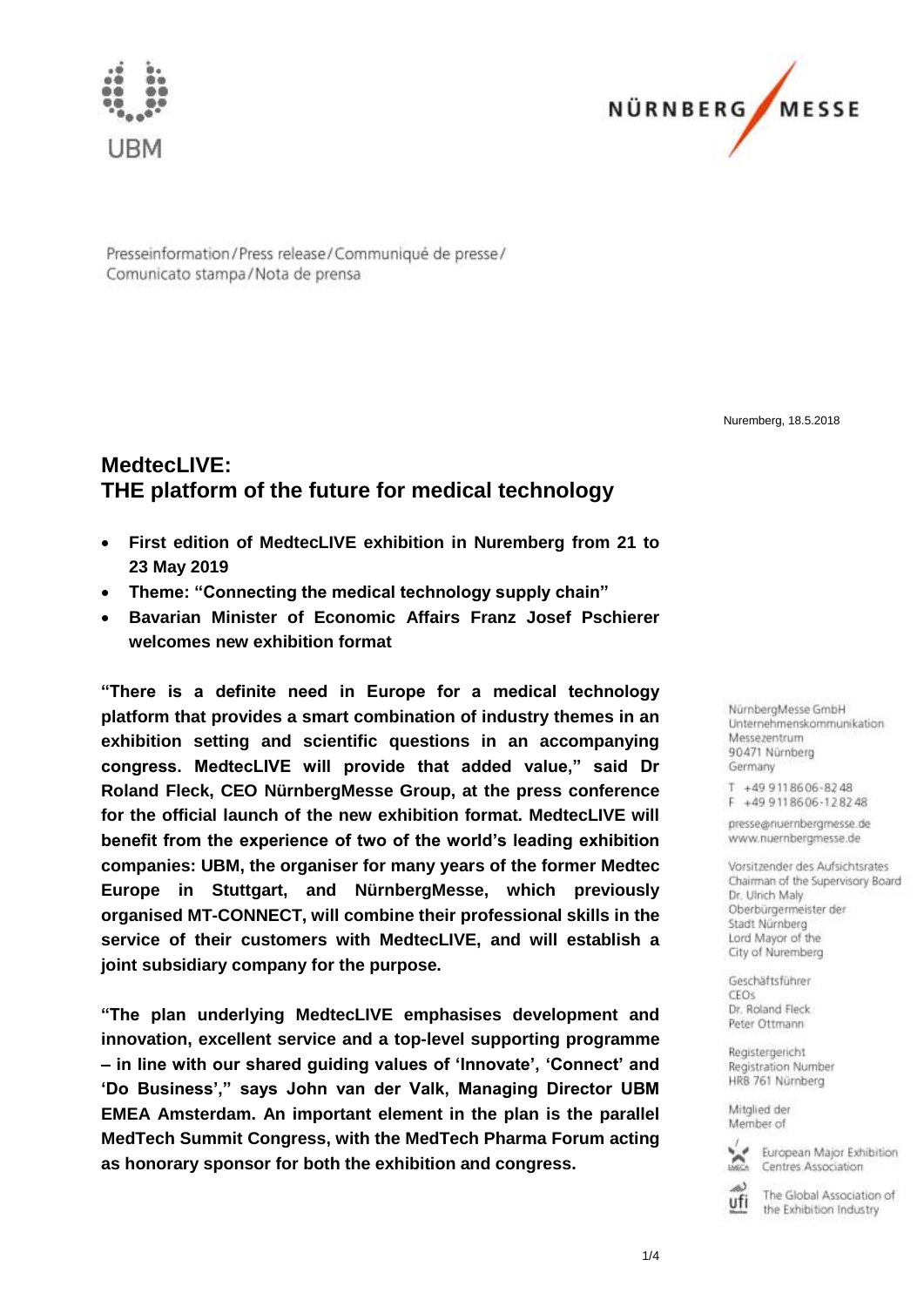



Beginning with its launch event in 2019, MedtecLIVE will enter the market as Europe's second-largest medical technology exhibition. The event concept behind MedtecLIVE aims to network all players in the medical technology sector, from suppliers to manufacturers. As a result, the exhibition, congress and "matchmaking event" will become an innovation hub for participants from throughout Europe and beyond.

#### **Bavarian Economic Affairs Minister Pschierer welcomes new format**

"Bavaria's medical technology sector is a technology-intensive high-tech industry and an important driver of innovation and growth," says Bavarian Minister of Economic Affairs Franz Josef Pschierer. "Bavaria enjoys a leading position in the medical technology field, not just in Germany but throughout Europe, with more than 1,000 innovative companies and about 80,000 highly qualified employees. The state's medical technology manufacturers, mostly small and medium-sized enterprises, make more than 70 percent of all electronic medical devices and 20 percent of all medical technology in Germany. More than three percent of the medical technology used around the world has its origin in Bavaria. The industry has an export rate of 75 percent. Bavaria also provides a strong base for research institutes and start-ups in this field. I am pleased to see that MedtecLIVE in Nuremberg will provide the key stimuli for the industry in future. Starting in 2019, we are therefore sending out a global invitation to come to Bavaria and discover the latest trends in medical technology." Pschierer added that the Bavarian state government expressly welcomed the new exhibition format.

#### **Platform for discussion and innovation**

The range of products and services at the new MedtecLIVE exhibition covers the whole manufacturing process chain for medical technology, from initial prototypes to market-ready products. The expanded range covers areas like raw materials and components as well as services, e.g. for registration and financing, and downstream processes like packaging. As a platform that strives to promote the latest trends and technologies, MedtecLIVE also offers special opportunities for start-ups and other new and innovative companies to introduce themselves and their products. In addition, the exhibition will include international pavilions to attract global trends and expertise to Nuremberg. Two open professional forums in the exhibition halls will be available for exhibitors to show their products and developments and to enable visitors to expand their knowledge.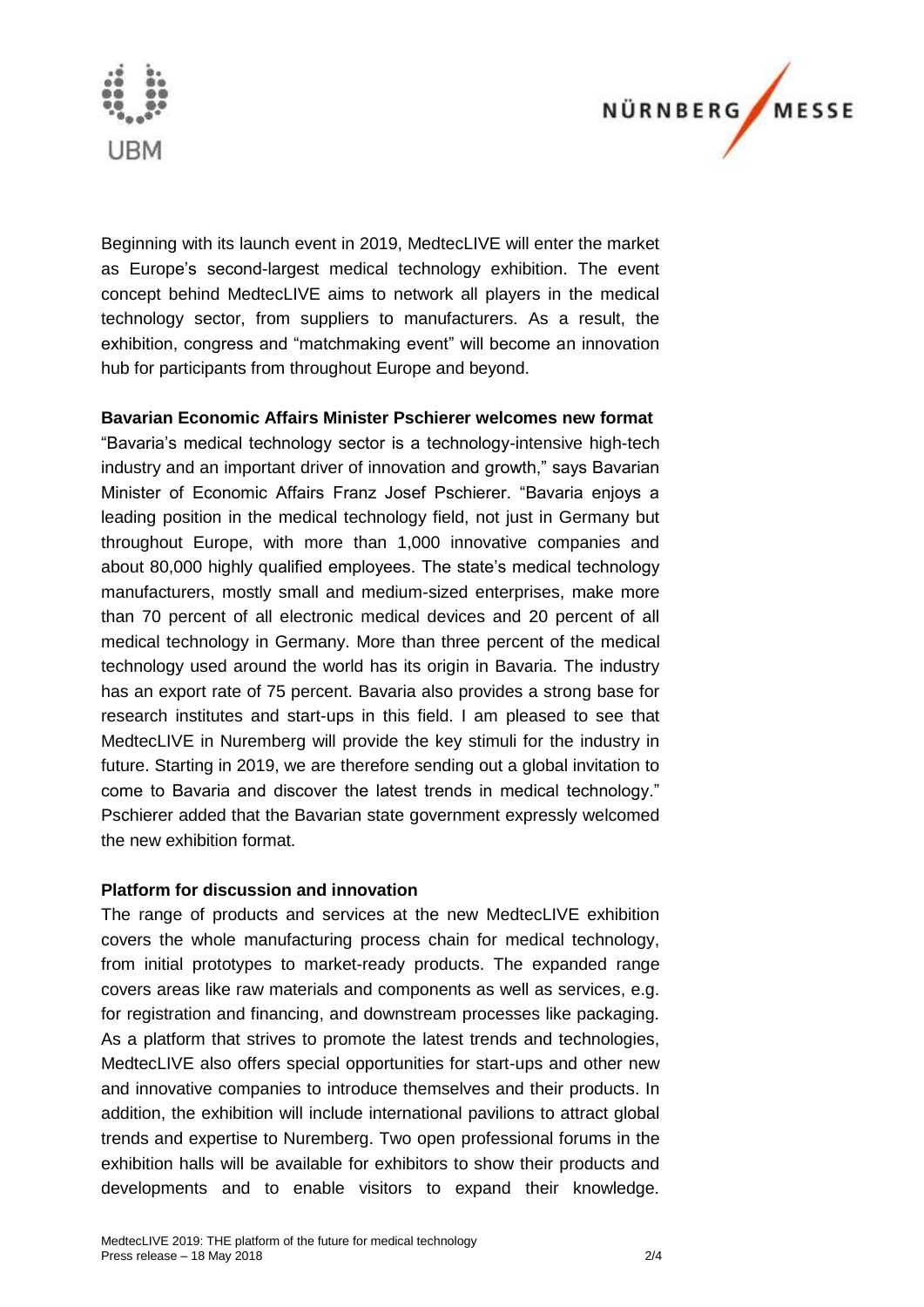



Tours and other formats planned in collaboration with partner entities will round out the extensive supporting programme at MedtecLIVE. A "B2B matchmaking event" is also provided to enable exhibitors and visitors to network efficiently.

# **Research and practice closely interlinked**

Research and development are the constant drivers behind the power of innovation in the medical technology sector. It is only logical for MedTech Summit, the best established international congress, to take place in conjunction with MedtecLIVE, thus ensuring that theory and practice are closely interlinked. "Everyone currently involved in developing medical technology products, whether as suppliers, manufacturers, researchers or users, needs know-how that often goes well beyond their own area of expertise," says Dr Matthias Schier, CEO of Forum MedTech Pharma e.V., Europe's largest healthcare network and honorary sponsor of MedtecLIVE and the MedTech Summit. "This is the only way to meet the demands of the Medical Device Regulation (MDR), and also challenges like digitalisation and enhanced security requirements. The MedTech Summit provides opportunities for experts to attend lectures, participate in discussions, and establish useful contacts."

#### **In dialogue with the industry**

In addition to the MedTech Pharma Forum, the exhibition will enjoy broad support right from the outset from the key associations and institutions in the medical technology scene: industry associations BVMed (Bundesverband Medizintechnologie, German Medical Technology Association) and ZVEI (Zentralverband Elektrotechnik- und Elektronikindustrie e.V., German Electrical and Electronic Manufacturers' Association), cluster regions like Medical Valley EMN and industry associations like VDI (Verein Deutscher Ingenieure, Association of German Engineers) will in future help to ensure that MedtecLIVE best serves the needs of the industry while reflecting the interests of the various businesses. An Advisory Board consisting of industry representatives and professional associations will be constituted in the coming weeks.